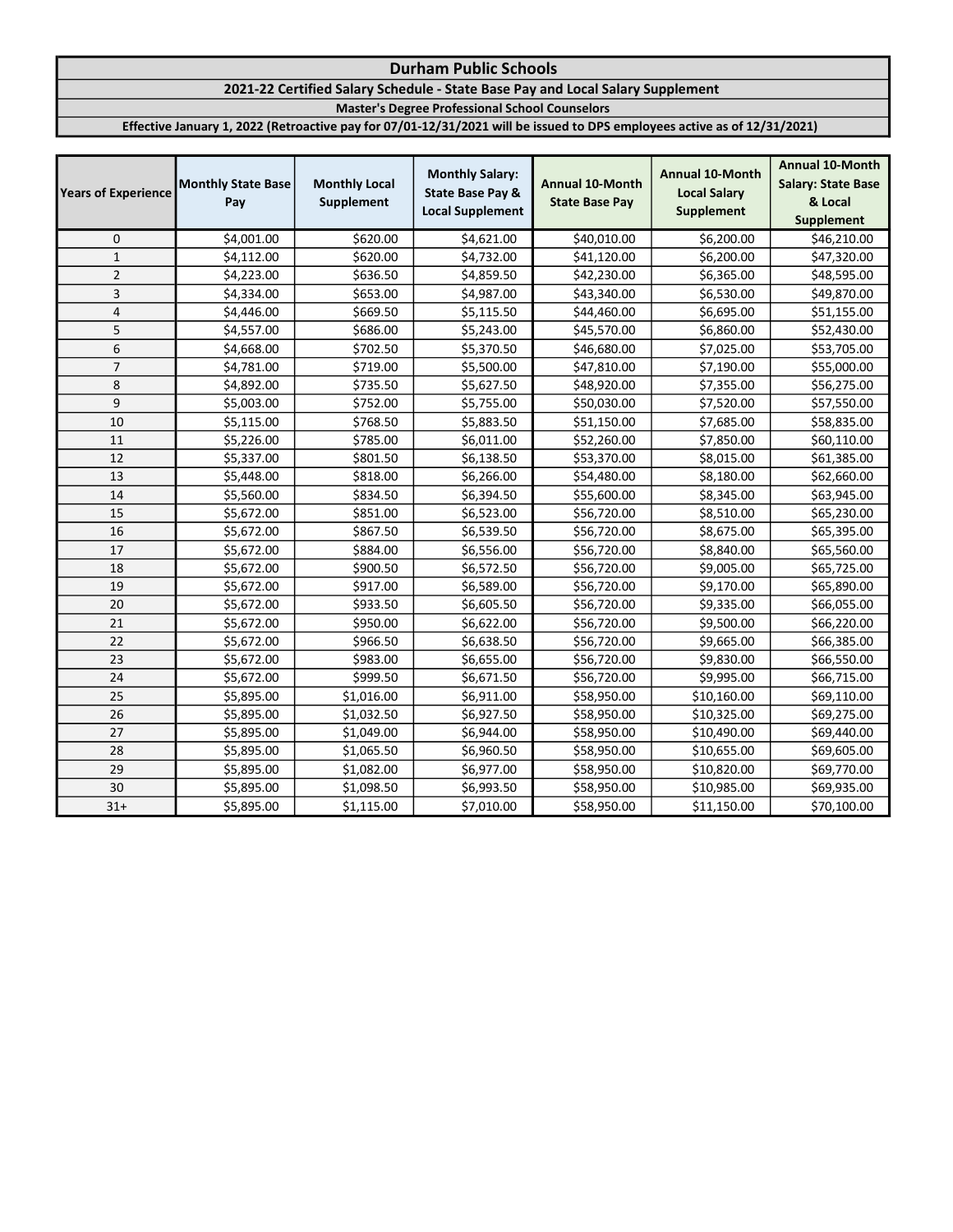# 2021-22 Certified Salary Schedule - State Base Pay and Local Salary Supplement

Advanced or Sixth-Year Degree Professional School Counselors

| <b>Years of Experience</b> | <b>Monthly State Base</b><br>Pay | <b>Monthly Local</b><br>Supplement | <b>Monthly Salary:</b><br><b>State Base Pay &amp;</b><br><b>Local Supplement</b> | <b>Annual 10-Month</b><br><b>State Base Pay</b> | <b>Annual 10-Month</b><br><b>Local Salary</b><br><b>Supplement</b> | <b>Annual 10-Month</b><br><b>Salary: State Base</b><br>& Local<br><b>Supplement</b> |
|----------------------------|----------------------------------|------------------------------------|----------------------------------------------------------------------------------|-------------------------------------------------|--------------------------------------------------------------------|-------------------------------------------------------------------------------------|
| 0                          | \$4,127.00                       | \$620.00                           | \$4,747.00                                                                       | \$41,270.00                                     | \$6,200.00                                                         | \$47,470.00                                                                         |
| $\mathbf 1$                | \$4,238.00                       | \$620.00                           | \$4,858.00                                                                       | \$42,380.00                                     | \$6,200.00                                                         | \$48,580.00                                                                         |
| $\overline{2}$             | \$4,349.00                       | \$636.50                           | \$4,985.50                                                                       | \$43,490.00                                     | \$6,365.00                                                         | \$49,855.00                                                                         |
| 3                          | \$4,460.00                       | \$653.00                           | \$5,113.00                                                                       | \$44,600.00                                     | \$6,530.00                                                         | \$51,130.00                                                                         |
| 4                          | \$4,572.00                       | \$669.50                           | \$5,241.50                                                                       | \$45,720.00                                     | \$6,695.00                                                         | \$52,415.00                                                                         |
| 5                          | \$4,683.00                       | \$686.00                           | \$5,369.00                                                                       | \$46,830.00                                     | \$6,860.00                                                         | \$53,690.00                                                                         |
| 6                          | \$4,794.00                       | \$702.50                           | \$5,496.50                                                                       | \$47,940.00                                     | \$7,025.00                                                         | \$54,965.00                                                                         |
| $\overline{7}$             | \$4,907.00                       | \$719.00                           | \$5,626.00                                                                       | \$49,070.00                                     | \$7,190.00                                                         | \$56,260.00                                                                         |
| 8                          | \$5,018.00                       | \$735.50                           | \$5,753.50                                                                       | \$50,180.00                                     | \$7,355.00                                                         | \$57,535.00                                                                         |
| 9                          | \$5,129.00                       | \$752.00                           | \$5,881.00                                                                       | \$51,290.00                                     | \$7,520.00                                                         | \$58,810.00                                                                         |
| 10                         | \$5,241.00                       | \$768.50                           | \$6,009.50                                                                       | \$52,410.00                                     | \$7,685.00                                                         | \$60,095.00                                                                         |
| 11                         | \$5,352.00                       | \$785.00                           | \$6,137.00                                                                       | \$53,520.00                                     | \$7,850.00                                                         | \$61,370.00                                                                         |
| 12                         | \$5,463.00                       | \$801.50                           | \$6,264.50                                                                       | \$54,630.00                                     | \$8,015.00                                                         | \$62,645.00                                                                         |
| 13                         | \$5,574.00                       | \$818.00                           | \$6,392.00                                                                       | \$55,740.00                                     | \$8,180.00                                                         | \$63,920.00                                                                         |
| 14                         | \$5,686.00                       | \$834.50                           | \$6,520.50                                                                       | \$56,860.00                                     | \$8,345.00                                                         | \$65,205.00                                                                         |
| 15                         | \$5,798.00                       | \$851.00                           | \$6,649.00                                                                       | \$57,980.00                                     | \$8,510.00                                                         | \$66,490.00                                                                         |
| 16                         | \$5,798.00                       | \$867.50                           | \$6,665.50                                                                       | \$57,980.00                                     | \$8,675.00                                                         | \$66,655.00                                                                         |
| 17                         | \$5,798.00                       | \$884.00                           | \$6,682.00                                                                       | \$57,980.00                                     | \$8,840.00                                                         | \$66,820.00                                                                         |
| 18                         | \$5,798.00                       | \$900.50                           | \$6,698.50                                                                       | \$57,980.00                                     | \$9,005.00                                                         | \$66,985.00                                                                         |
| 19                         | \$5,798.00                       | \$917.00                           | \$6,715.00                                                                       | \$57,980.00                                     | \$9,170.00                                                         | \$67,150.00                                                                         |
| 20                         | \$5,798.00                       | \$933.50                           | \$6,731.50                                                                       | \$57,980.00                                     | \$9,335.00                                                         | \$67,315.00                                                                         |
| 21                         | \$5,798.00                       | \$950.00                           | \$6,748.00                                                                       | \$57,980.00                                     | \$9,500.00                                                         | \$67,480.00                                                                         |
| 22                         | \$5,798.00                       | \$966.50                           | \$6,764.50                                                                       | \$57,980.00                                     | \$9,665.00                                                         | \$67,645.00                                                                         |
| 23                         | \$5,798.00                       | \$983.00                           | \$6,781.00                                                                       | \$57,980.00                                     | \$9,830.00                                                         | \$67,810.00                                                                         |
| 24                         | \$5,798.00                       | \$999.50                           | \$6,797.50                                                                       | \$57,980.00                                     | \$9,995.00                                                         | \$67,975.00                                                                         |
| 25                         | \$6,021.00                       | \$1,016.00                         | \$7,037.00                                                                       | \$60,210.00                                     | \$10,160.00                                                        | \$70,370.00                                                                         |
| 26                         | \$6,021.00                       | \$1,032.50                         | \$7,053.50                                                                       | \$60,210.00                                     | \$10,325.00                                                        | \$70,535.00                                                                         |
| 27                         | \$6,021.00                       | \$1,049.00                         | \$7,070.00                                                                       | \$60,210.00                                     | \$10,490.00                                                        | \$70,700.00                                                                         |
| 28                         | \$6,021.00                       | \$1,065.50                         | \$7,086.50                                                                       | \$60,210.00                                     | \$10,655.00                                                        | \$70,865.00                                                                         |
| 29                         | \$6,021.00                       | \$1,082.00                         | \$7,103.00                                                                       | \$60,210.00                                     | \$10,820.00                                                        | \$71,030.00                                                                         |
| 30                         | \$6,021.00                       | \$1,098.50                         | \$7,119.50                                                                       | \$60,210.00                                     | \$10,985.00                                                        | \$71,195.00                                                                         |
| $31+$                      | \$6,021.00                       | \$1,115.00                         | \$7,136.00                                                                       | \$60,210.00                                     | \$11,150.00                                                        | \$71,360.00                                                                         |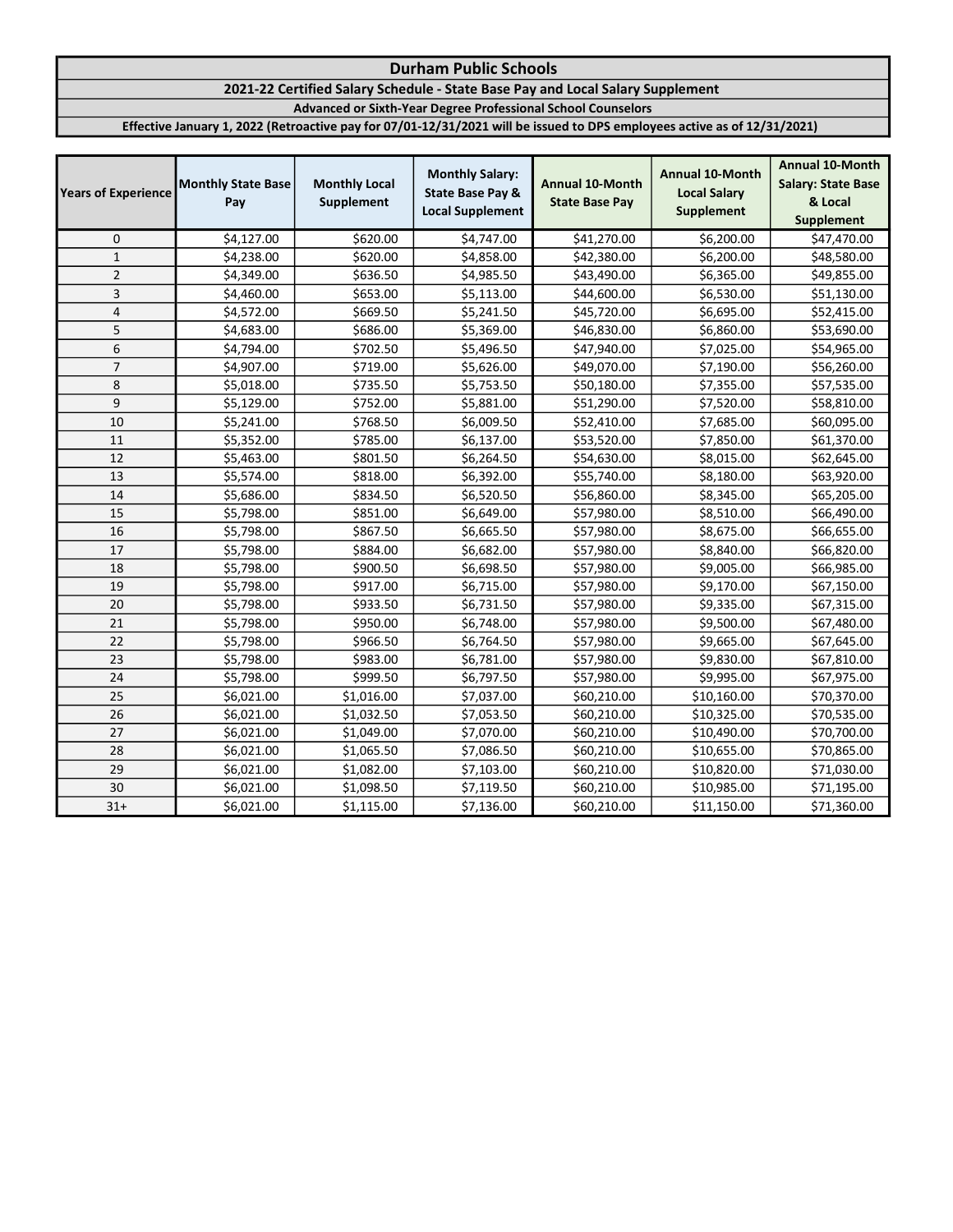# 2021-22 Certified Salary Schedule - State Base Pay and Local Salary Supplement

Doctorate Degree Professional School Counselors

| <b>Years of Experience</b> | <b>Monthly State Base</b><br>Pay | <b>Monthly Local</b><br>Supplement | <b>Monthly Salary:</b><br><b>State Base Pay &amp;</b><br><b>Local Supplement</b> | <b>Annual 10-Month</b><br><b>State Base Pay</b> | <b>Annual 10-Month</b><br><b>Local Salary</b><br><b>Supplement</b> | <b>Annual 10-Month</b><br><b>Salary: State Base</b><br>& Local<br><b>Supplement</b> |
|----------------------------|----------------------------------|------------------------------------|----------------------------------------------------------------------------------|-------------------------------------------------|--------------------------------------------------------------------|-------------------------------------------------------------------------------------|
| 0                          | \$4,254.00                       | \$620.00                           | \$4,874.00                                                                       | \$42,540.00                                     | \$6,200.00                                                         | \$48,740.00                                                                         |
| $\mathbf 1$                | \$4,365.00                       | \$620.00                           | \$4,985.00                                                                       | \$43,650.00                                     | \$6,200.00                                                         | \$49,850.00                                                                         |
| $\overline{2}$             | \$4,476.00                       | \$636.50                           | \$5,112.50                                                                       | \$44,760.00                                     | \$6,365.00                                                         | \$51,125.00                                                                         |
| 3                          | \$4,587.00                       | \$653.00                           | \$5,240.00                                                                       | \$45,870.00                                     | \$6,530.00                                                         | \$52,400.00                                                                         |
| 4                          | \$4,699.00                       | \$669.50                           | \$5,368.50                                                                       | \$46,990.00                                     | \$6,695.00                                                         | \$53,685.00                                                                         |
| 5                          | \$4,810.00                       | \$686.00                           | \$5,496.00                                                                       | \$48,100.00                                     | \$6,860.00                                                         | \$54,960.00                                                                         |
| 6                          | \$4,921.00                       | \$702.50                           | \$5,623.50                                                                       | \$49,210.00                                     | \$7,025.00                                                         | \$56,235.00                                                                         |
| $\overline{7}$             | \$5,034.00                       | \$719.00                           | \$5,753.00                                                                       | \$50,340.00                                     | \$7,190.00                                                         | \$57,530.00                                                                         |
| 8                          | \$5,145.00                       | \$735.50                           | \$5,880.50                                                                       | \$51,450.00                                     | \$7,355.00                                                         | \$58,805.00                                                                         |
| 9                          | \$5,256.00                       | \$752.00                           | \$6,008.00                                                                       | \$52,560.00                                     | \$7,520.00                                                         | \$60,080.00                                                                         |
| 10                         | \$5,368.00                       | \$768.50                           | \$6,136.50                                                                       | \$53,680.00                                     | \$7,685.00                                                         | \$61,365.00                                                                         |
| 11                         | \$5,479.00                       | \$785.00                           | \$6,264.00                                                                       | \$54,790.00                                     | \$7,850.00                                                         | \$62,640.00                                                                         |
| 12                         | \$5,590.00                       | \$801.50                           | \$6,391.50                                                                       | \$55,900.00                                     | \$8,015.00                                                         | \$63,915.00                                                                         |
| 13                         | \$5,701.00                       | \$818.00                           | \$6,519.00                                                                       | \$57,010.00                                     | \$8,180.00                                                         | \$65,190.00                                                                         |
| 14                         | \$5,813.00                       | \$834.50                           | \$6,647.50                                                                       | \$58,130.00                                     | \$8,345.00                                                         | \$66,475.00                                                                         |
| 15                         | \$5,925.00                       | \$851.00                           | \$6,776.00                                                                       | \$59,250.00                                     | \$8,510.00                                                         | \$67,760.00                                                                         |
| 16                         | \$5,925.00                       | \$867.50                           | \$6,792.50                                                                       | \$59,250.00                                     | \$8,675.00                                                         | \$67,925.00                                                                         |
| 17                         | \$5,925.00                       | \$884.00                           | \$6,809.00                                                                       | \$59,250.00                                     | \$8,840.00                                                         | \$68,090.00                                                                         |
| 18                         | \$5,925.00                       | \$900.50                           | \$6,825.50                                                                       | \$59,250.00                                     | \$9,005.00                                                         | \$68,255.00                                                                         |
| 19                         | \$5,925.00                       | \$917.00                           | \$6,842.00                                                                       | \$59,250.00                                     | \$9,170.00                                                         | \$68,420.00                                                                         |
| 20                         | \$5,925.00                       | \$933.50                           | \$6,858.50                                                                       | \$59,250.00                                     | \$9,335.00                                                         | \$68,585.00                                                                         |
| 21                         | \$5,925.00                       | \$950.00                           | \$6,875.00                                                                       | \$59,250.00                                     | \$9,500.00                                                         | \$68,750.00                                                                         |
| 22                         | \$5,925.00                       | \$966.50                           | \$6,891.50                                                                       | \$59,250.00                                     | \$9,665.00                                                         | \$68,915.00                                                                         |
| 23                         | \$5,925.00                       | \$983.00                           | \$6,908.00                                                                       | \$59,250.00                                     | \$9,830.00                                                         | \$69,080.00                                                                         |
| 24                         | \$5,925.00                       | \$999.50                           | \$6,924.50                                                                       | \$59,250.00                                     | \$9,995.00                                                         | \$69,245.00                                                                         |
| 25                         | \$6,148.00                       | \$1,016.00                         | \$7,164.00                                                                       | \$61,480.00                                     | \$10,160.00                                                        | \$71,640.00                                                                         |
| 26                         | \$6,148.00                       | \$1,032.50                         | \$7,180.50                                                                       | \$61,480.00                                     | \$10,325.00                                                        | \$71,805.00                                                                         |
| 27                         | \$6,148.00                       | \$1,049.00                         | \$7,197.00                                                                       | \$61,480.00                                     | \$10,490.00                                                        | \$71,970.00                                                                         |
| 28                         | \$6,148.00                       | \$1,065.50                         | \$7,213.50                                                                       | \$61,480.00                                     | \$10,655.00                                                        | \$72,135.00                                                                         |
| 29                         | \$6,148.00                       | \$1,082.00                         | \$7,230.00                                                                       | \$61,480.00                                     | \$10,820.00                                                        | \$72,300.00                                                                         |
| 30                         | \$6,148.00                       | \$1,098.50                         | \$7,246.50                                                                       | \$61,480.00                                     | \$10,985.00                                                        | \$72,465.00                                                                         |
| $31+$                      | \$6,148.00                       | \$1,115.00                         | \$7,263.00                                                                       | \$61,480.00                                     | \$11,150.00                                                        | \$72,630.00                                                                         |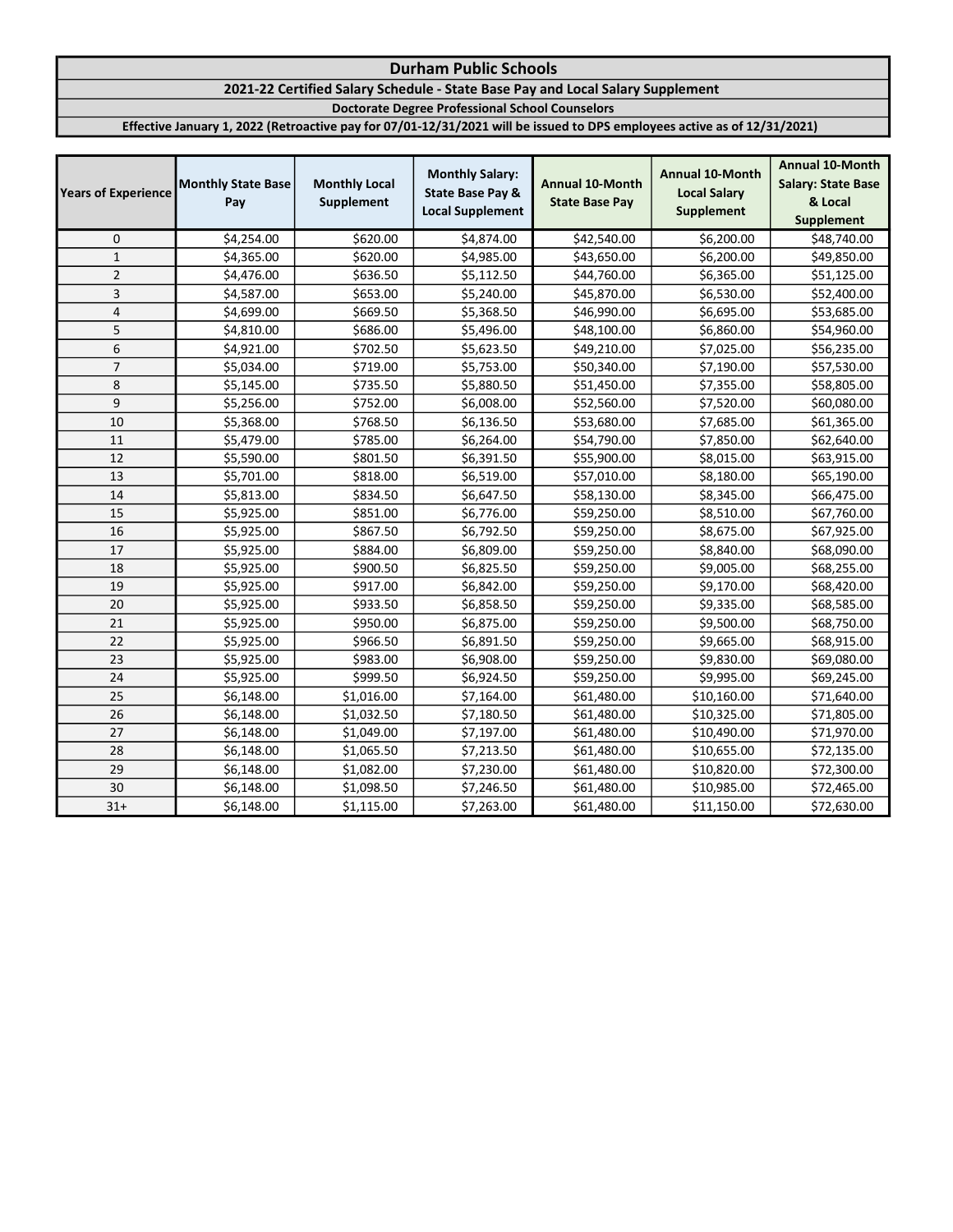## Durham Public Schools 2021-22 Certified Salary Schedule - State Base Pay and Local Salary Supplement Master's Degree Professional School Counselors w/ NBPTS Certification Effective January 1, 2022 (Retroactive pay for 07/01-12/31/2021 will be issued to DPS employees active as of 12/31/2021)

| <b>Years of Experience</b> | <b>Monthly State Base</b><br>Pay | <b>Monthly Local</b><br>Supplement | <b>Monthly Salary:</b><br><b>State Base Pay &amp;</b><br><b>Local Supplement</b> | <b>Annual 10-Month</b><br><b>State Base Pay</b> | <b>Annual 10-Month</b><br><b>Local Salary</b><br><b>Supplement</b> | <b>Annual 10-Month</b><br><b>Salary: State Base</b><br>& Local<br>Supplement |
|----------------------------|----------------------------------|------------------------------------|----------------------------------------------------------------------------------|-------------------------------------------------|--------------------------------------------------------------------|------------------------------------------------------------------------------|
| 3                          | \$4,796.00                       | \$735.00                           | \$5,531.00                                                                       | \$47,960.00                                     | \$7,350.00                                                         | \$55,310.00                                                                  |
| 4                          | \$4,920.00                       | \$735.00                           | \$5,655.00                                                                       | \$49,200.00                                     | \$7,350.00                                                         | \$56,550.00                                                                  |
| 5                          | \$5,043.00                       | \$753.50                           | \$5,796.50                                                                       | \$50,430.00                                     | \$7,535.00                                                         | \$57,965.00                                                                  |
| 6                          | \$5,166.00                       | \$772.00                           | \$5,938.00                                                                       | \$51,660.00                                     | \$7,720.00                                                         | \$59,380.00                                                                  |
| $\overline{7}$             | \$5,292.00                       | \$790.50                           | \$6,082.50                                                                       | \$52,920.00                                     | \$7,905.00                                                         | \$60,825.00                                                                  |
| 8                          | \$5,415.00                       | \$809.00                           | \$6,224.00                                                                       | \$54,150.00                                     | \$8,090.00                                                         | \$62,240.00                                                                  |
| 9                          | \$5,538.00                       | \$827.50                           | \$6,365.50                                                                       | \$55,380.00                                     | \$8,275.00                                                         | \$63,655.00                                                                  |
| 10                         | \$5,662.00                       | \$846.00                           | \$6,508.00                                                                       | \$56,620.00                                     | \$8,460.00                                                         | \$65,080.00                                                                  |
| 11                         | \$5,785.00                       | \$864.50                           | \$6,649.50                                                                       | \$57,850.00                                     | \$8,645.00                                                         | \$66,495.00                                                                  |
| 12                         | \$5,908.00                       | \$883.00                           | \$6,791.00                                                                       | \$59,080.00                                     | \$8,830.00                                                         | \$67,910.00                                                                  |
| 13                         | \$6,031.00                       | \$901.50                           | \$6,932.50                                                                       | \$60,310.00                                     | \$9,015.00                                                         | \$69,325.00                                                                  |
| 14                         | \$6,156.00                       | \$920.00                           | \$7,076.00                                                                       | \$61,560.00                                     | \$9,200.00                                                         | \$70,760.00                                                                  |
| 15                         | \$6,280.00                       | \$938.50                           | \$7,218.50                                                                       | \$62,800.00                                     | \$9,385.00                                                         | \$72,185.00                                                                  |
| 16                         | \$6,280.00                       | \$957.00                           | \$7,237.00                                                                       | \$62,800.00                                     | \$9,570.00                                                         | \$72,370.00                                                                  |
| 17                         | \$6,280.00                       | \$975.50                           | \$7,255.50                                                                       | \$62,800.00                                     | \$9,755.00                                                         | \$72,555.00                                                                  |
| 18                         | \$6,280.00                       | \$994.00                           | \$7,274.00                                                                       | \$62,800.00                                     | \$9,940.00                                                         | \$72,740.00                                                                  |
| 19                         | \$6,280.00                       | \$1,012.50                         | \$7,292.50                                                                       | \$62,800.00                                     | \$10,125.00                                                        | \$72,925.00                                                                  |
| 20                         | \$6,280.00                       | \$1,031.00                         | \$7,311.00                                                                       | \$62,800.00                                     | \$10,310.00                                                        | \$73,110.00                                                                  |
| 21                         | \$6,280.00                       | \$1,049.50                         | \$7,329.50                                                                       | \$62,800.00                                     | \$10,495.00                                                        | \$73,295.00                                                                  |
| 22                         | \$6,280.00                       | \$1,068.00                         | \$7,348.00                                                                       | \$62,800.00                                     | \$10,680.00                                                        | \$73,480.00                                                                  |
| 23                         | \$6,280.00                       | \$1,086.50                         | \$7,366.50                                                                       | \$62,800.00                                     | \$10,865.00                                                        | \$73,665.00                                                                  |
| 24                         | \$6,280.00                       | \$1,105.00                         | \$7,385.00                                                                       | \$62,800.00                                     | \$11,050.00                                                        | \$73,850.00                                                                  |
| 25                         | \$6,527.00                       | \$1,123.50                         | \$7,650.50                                                                       | \$65,270.00                                     | \$11,235.00                                                        | \$76,505.00                                                                  |
| 26                         | \$6,527.00                       | \$1,142.00                         | \$7,669.00                                                                       | \$65,270.00                                     | \$11,420.00                                                        | \$76,690.00                                                                  |
| 27                         | \$6,527.00                       | \$1,160.50                         | \$7,687.50                                                                       | \$65,270.00                                     | \$11,605.00                                                        | \$76,875.00                                                                  |
| 28                         | \$6,527.00                       | \$1,179.00                         | \$7,706.00                                                                       | \$65,270.00                                     | \$11,790.00                                                        | \$77,060.00                                                                  |
| 29                         | \$6,527.00                       | \$1,197.50                         | \$7,724.50                                                                       | \$65,270.00                                     | \$11,975.00                                                        | \$77,245.00                                                                  |
| 30                         | \$6,527.00                       | \$1,216.00                         | \$7,743.00                                                                       | \$65,270.00                                     | \$12,160.00                                                        | \$77,430.00                                                                  |
| $31+$                      | \$6,527.00                       | \$1,234.50                         | \$7,761.50                                                                       | \$65,270.00                                     | \$12,345.00                                                        | \$77,615.00                                                                  |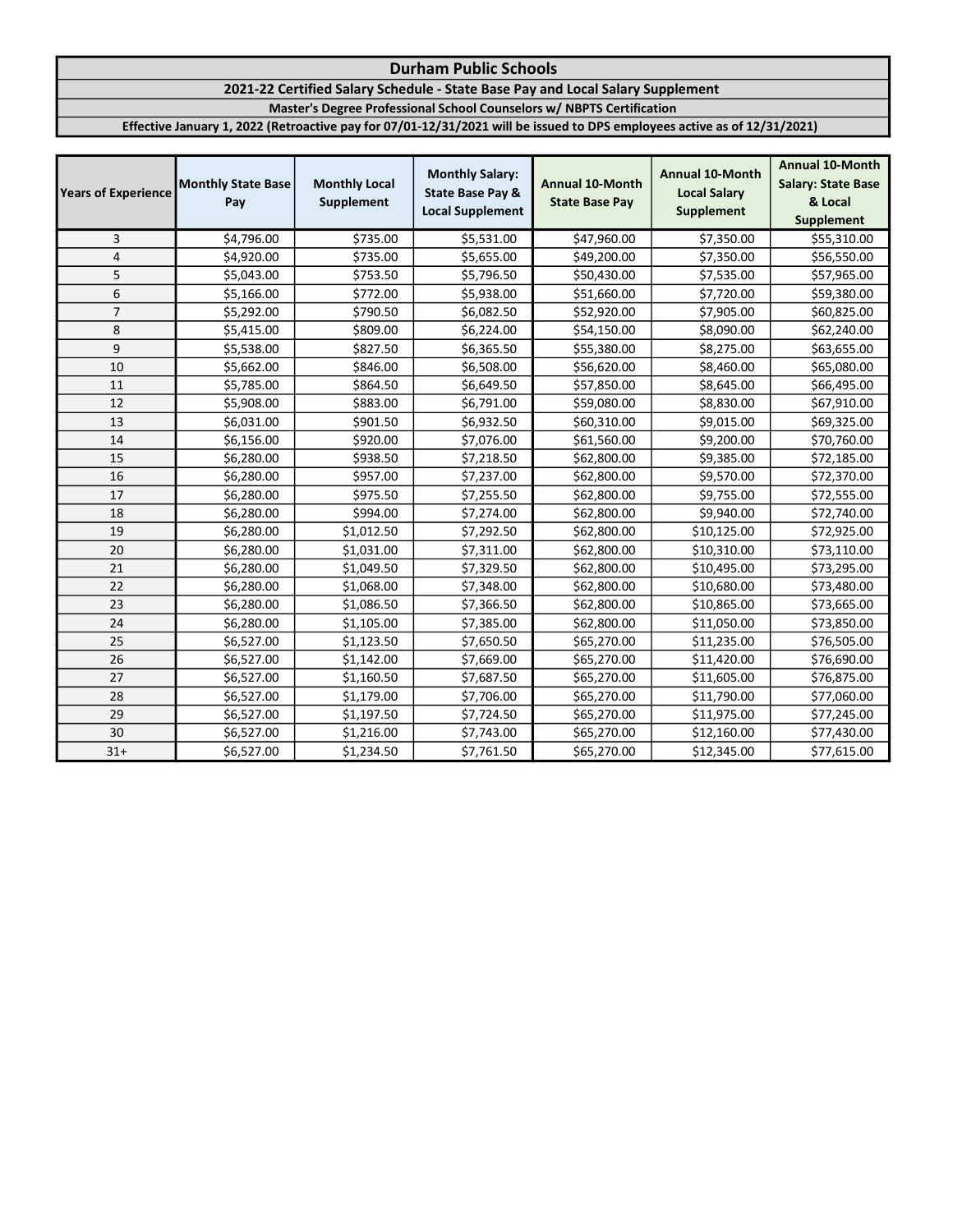2021-22 Certified Salary Schedule - State Base Pay and Local Salary Supplement

Advanced or Sixth-Year Degree Professional School Counselors w/ NBPTS Certification

| <b>Years of Experience</b> | <b>Monthly State Base</b><br>Pay | <b>Monthly Local</b><br>Supplement | <b>Monthly Salary:</b><br><b>State Base Pay &amp;</b><br><b>Local Supplement</b> | <b>Annual 10-Month</b><br><b>State Base Pay</b> | <b>Annual 10-Month</b><br><b>Local Salary</b><br>Supplement | <b>Annual 10-Month</b><br><b>Salary: State Base</b><br>& Local<br><b>Supplement</b> |
|----------------------------|----------------------------------|------------------------------------|----------------------------------------------------------------------------------|-------------------------------------------------|-------------------------------------------------------------|-------------------------------------------------------------------------------------|
| 3                          | \$4,922.00                       | \$735.00                           | \$5,657.00                                                                       | \$49,220.00                                     | \$7,350.00                                                  | \$56,570.00                                                                         |
| 4                          | \$5,046.00                       | \$735.00                           | \$5,781.00                                                                       | \$50,460.00                                     | \$7,350.00                                                  | \$57,810.00                                                                         |
| 5                          | \$5,169.00                       | \$753.50                           | \$5,922.50                                                                       | \$51,690.00                                     | \$7,535.00                                                  | \$59,225.00                                                                         |
| 6                          | \$5,292.00                       | \$772.00                           | \$6,064.00                                                                       | \$52,920.00                                     | \$7,720.00                                                  | \$60,640.00                                                                         |
| $\overline{7}$             | \$5,418.00                       | \$790.50                           | \$6,208.50                                                                       | \$54,180.00                                     | \$7,905.00                                                  | \$62,085.00                                                                         |
| 8                          | \$5,541.00                       | \$809.00                           | \$6,350.00                                                                       | \$55,410.00                                     | \$8,090.00                                                  | \$63,500.00                                                                         |
| 9                          | \$5,664.00                       | \$827.50                           | \$6,491.50                                                                       | \$56,640.00                                     | \$8,275.00                                                  | \$64,915.00                                                                         |
| 10                         | \$5,788.00                       | \$846.00                           | \$6,634.00                                                                       | \$57,880.00                                     | \$8,460.00                                                  | \$66,340.00                                                                         |
| 11                         | \$5,911.00                       | \$864.50                           | \$6,775.50                                                                       | \$59,110.00                                     | \$8,645.00                                                  | \$67,755.00                                                                         |
| 12                         | \$6,034.00                       | \$883.00                           | \$6,917.00                                                                       | \$60,340.00                                     | \$8,830.00                                                  | \$69,170.00                                                                         |
| 13                         | \$6,157.00                       | \$901.50                           | \$7,058.50                                                                       | \$61,570.00                                     | \$9,015.00                                                  | \$70,585.00                                                                         |
| 14                         | \$6,282.00                       | \$920.00                           | \$7,202.00                                                                       | \$62,820.00                                     | \$9,200.00                                                  | \$72,020.00                                                                         |
| 15                         | \$6,406.00                       | \$938.50                           | \$7,344.50                                                                       | \$64,060.00                                     | \$9,385.00                                                  | \$73,445.00                                                                         |
| 16                         | \$6,406.00                       | \$957.00                           | \$7,363.00                                                                       | \$64,060.00                                     | \$9,570.00                                                  | \$73,630.00                                                                         |
| 17                         | \$6,406.00                       | \$975.50                           | \$7,381.50                                                                       | \$64,060.00                                     | \$9,755.00                                                  | \$73,815.00                                                                         |
| 18                         | \$6,406.00                       | \$994.00                           | \$7,400.00                                                                       | \$64,060.00                                     | \$9,940.00                                                  | \$74,000.00                                                                         |
| 19                         | \$6,406.00                       | \$1,012.50                         | \$7,418.50                                                                       | \$64,060.00                                     | \$10,125.00                                                 | \$74,185.00                                                                         |
| 20                         | \$6,406.00                       | \$1,031.00                         | \$7,437.00                                                                       | \$64,060.00                                     | \$10,310.00                                                 | \$74,370.00                                                                         |
| 21                         | \$6,406.00                       | \$1,049.50                         | \$7,455.50                                                                       | \$64,060.00                                     | \$10,495.00                                                 | \$74,555.00                                                                         |
| 22                         | \$6,406.00                       | \$1,068.00                         | \$7,474.00                                                                       | \$64,060.00                                     | \$10,680.00                                                 | \$74,740.00                                                                         |
| 23                         | \$6,406.00                       | \$1,086.50                         | \$7,492.50                                                                       | \$64,060.00                                     | \$10,865.00                                                 | \$74,925.00                                                                         |
| 24                         | \$6,406.00                       | \$1,105.00                         | \$7,511.00                                                                       | \$64,060.00                                     | \$11,050.00                                                 | \$75,110.00                                                                         |
| 25                         | \$6,653.00                       | \$1,123.50                         | \$7,776.50                                                                       | \$66,530.00                                     | \$11,235.00                                                 | \$77,765.00                                                                         |
| 26                         | \$6,653.00                       | \$1,142.00                         | \$7,795.00                                                                       | \$66,530.00                                     | \$11,420.00                                                 | \$77,950.00                                                                         |
| 27                         | \$6,653.00                       | \$1,160.50                         | \$7,813.50                                                                       | \$66,530.00                                     | \$11,605.00                                                 | \$78,135.00                                                                         |
| 28                         | \$6,653.00                       | \$1,179.00                         | \$7,832.00                                                                       | \$66,530.00                                     | \$11,790.00                                                 | \$78,320.00                                                                         |
| 29                         | \$6,653.00                       | \$1,197.50                         | \$7,850.50                                                                       | \$66,530.00                                     | \$11,975.00                                                 | \$78,505.00                                                                         |
| 30                         | \$6,653.00                       | \$1,216.00                         | \$7,869.00                                                                       | \$66,530.00                                     | \$12,160.00                                                 | \$78,690.00                                                                         |
| $31+$                      | \$6,653.00                       | \$1,234.50                         | \$7,887.50                                                                       | \$66,530.00                                     | \$12,345.00                                                 | \$78,875.00                                                                         |